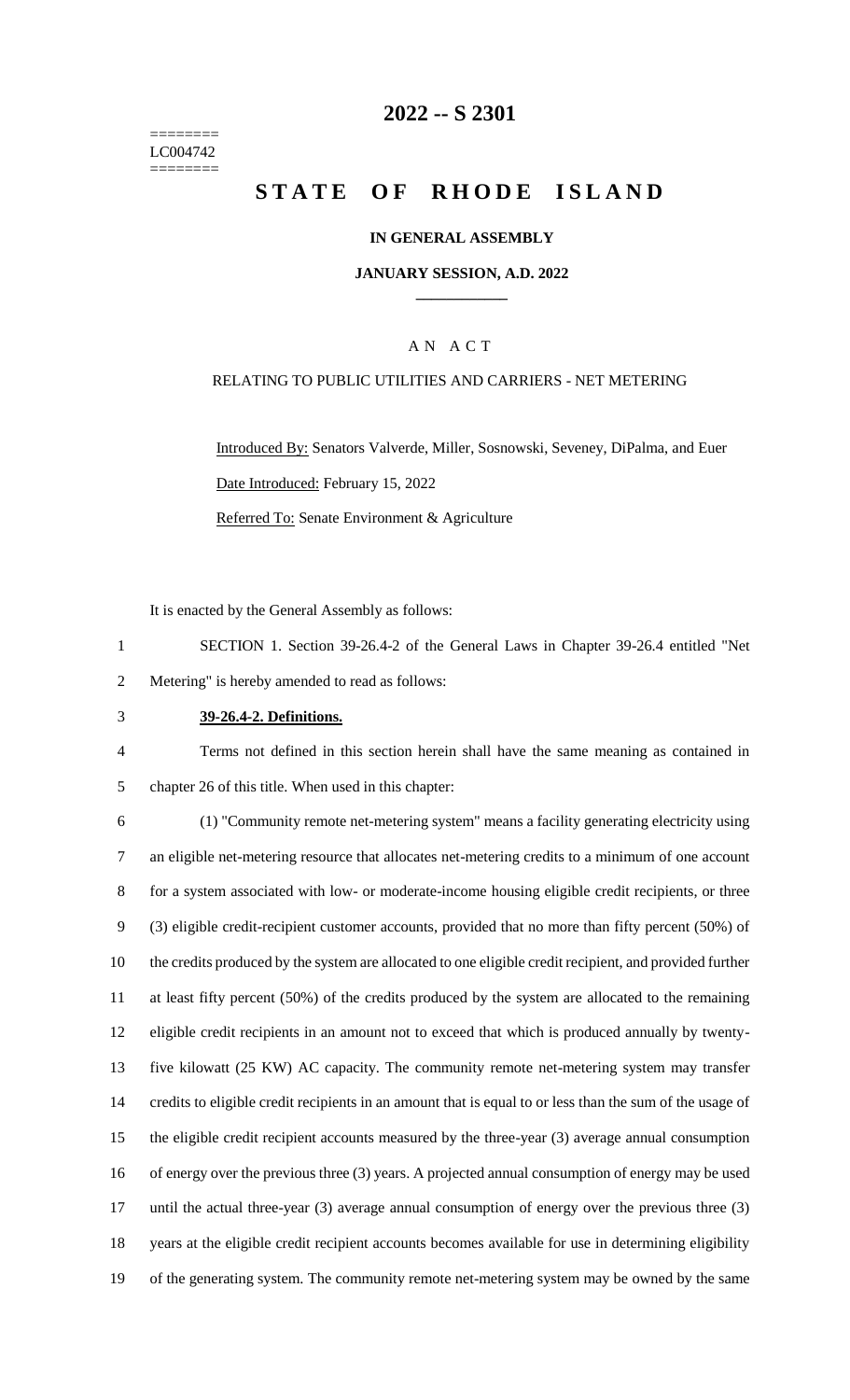entity that is the customer of record on the net-metered account or may be owned by a third party.

 (2) "Electric distribution company" shall have the same meaning as § 39-1-2, but shall not include Block Island Power Company or Pascoag Utility District, each of whom shall be required to offer net metering to customers through a tariff approved by the public utilities commission after a public hearing. Any tariff or policy on file with the public utilities commission on the date of passage of this chapter shall remain in effect until the commission approves a new tariff.

 (3) "Eligible credit recipient" means one of the following eligible recipients in the electric distribution company's service territory whose electric service account or accounts may receive net- metering credits from a community remote net-metering system. Eligible credit recipients include the following definitions:

(i) Residential accounts in good standing.

 (ii) "Low- or moderate-income housing eligible credit recipient" means an electric service account or accounts in good standing associated with any housing development or developments owned or operated by a public agency, nonprofit organization, limited-equity housing cooperative, or private developer that receives assistance under any federal, state, or municipal government program to assist the construction or rehabilitation of housing affordable to low- or moderate- income households, as defined in the applicable federal or state statute, or local ordinance, encumbered by a deed restriction or other covenant recorded in the land records of the municipality in which the housing is located, that:

 (A) Restricts occupancy of no less than fifty percent (50%) of the housing to households with a gross, annual income that does not exceed eighty percent (80%) of the area median income as defined annually by the United States Department of Housing and Urban Development (HUD); (B) Restricts the monthly rent, including a utility allowance, that may be charged to

 residents, to an amount that does not exceed thirty percent (30%) of the gross, monthly income of a household earning eighty percent (80%) of the area median income as defined annually by HUD;

(C) Has an original term of not less than thirty (30) years from initial occupancy.

 Electric service account or accounts in good standing associated with housing developments that are under common ownership or control may be considered a single low- or moderate-income housing eligible credit recipient for purposes of this section. The value of the credits shall be used to provide benefits to tenants.

 (iii) "Educational institutions" means public and private schools at the primary, secondary, and postsecondary levels.

 (4) "Eligible net-metering resource" means eligible renewable energy resource, as defined in § 39-26-5 including biogas created as a result of anaerobic digestion, but, specifically excluding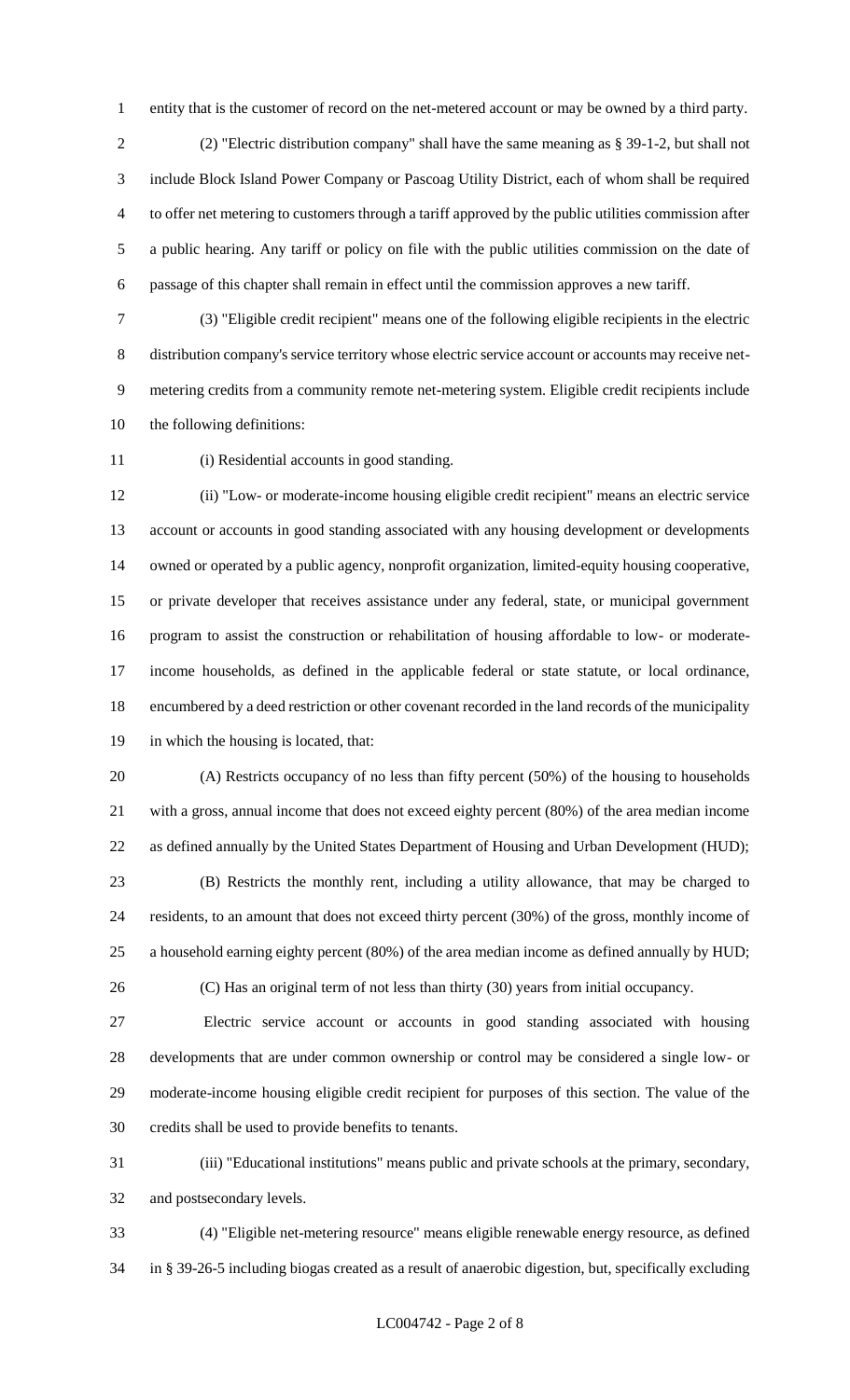all other listed eligible biomass fuels.

 (5) "Eligible net-metering system" means a facility generating electricity using an eligible 3 net-metering resource that is reasonably designed and sized to **annually** produce electricity in an 4 amount that is equal to, or less than, the renewable self-generator's usage at the eligible net-metering 5 system site measured by the three-year (3) average annual consumption of energy over the previous 6 three (3) years at the electric distribution account(s) located at the eligible net-metering system site. A projected annual consumption of energy may be used until the actual three-year (3) average 8 annual consumption of energy over the previous three (3) years at the account(s) located at the eligible net-metering system site becomes available for use in determining 10 eligibility of the generating system. No utility shall limit the eligibility of a net metering site based 11 on prior consumption. Any excess of energy not consumed under a net metering system shall be 12 credited to the consumer on a cost rate basis. The eligible net-metering system may be owned by the same entity that is the customer of record on the net-metered accounts or may be owned by a 14 third party that is not the customer of record at the eligible net-metering system site and which may offer a third-party, net-metering financing arrangement or net-metering financing arrangement, as applicable. Notwithstanding any other provisions of this chapter, any eligible net-metering resource: (i) Owned by a public entity, educational institution, hospital, nonprofit, or multi- municipal collaborative or (ii) Owned and operated by a renewable-generation developer on behalf of a public entity, educational institution, hospital, nonprofit, or multi-municipal collaborative through a net-metering financing arrangement shall be treated as an eligible net-metering system and all accounts designated by the public entity, educational institution, hospital, nonprofit, or multi-municipal collaborative for net metering shall be treated as accounts eligible for net metering within an eligible net-metering system site.

 (6) "Eligible net-metering system site" means the site where the eligible net-metering system or community remote net-metering system is located or is part of the same campus or complex of sites contiguous to one another and the site where the eligible net-metering system or community remote net-meterin system is located or a farm in which the eligible net-metering system or community remote net-metering system is located. Except for an eligible net-metering system owned by or operated on behalf of a public entity, educational institution, hospital, nonprofit, or multi-municipal collaborative through a net-metering financing arrangement, the purpose of this definition is to reasonably assure that energy generated by the eligible net-metering system is consumed by net-metered electric service account(s) that are actually located in the same geographical location as the eligible net-metering system. All energy generated from any eligible net-metering system is, and will be considered, consumed at the meter where the renewable energy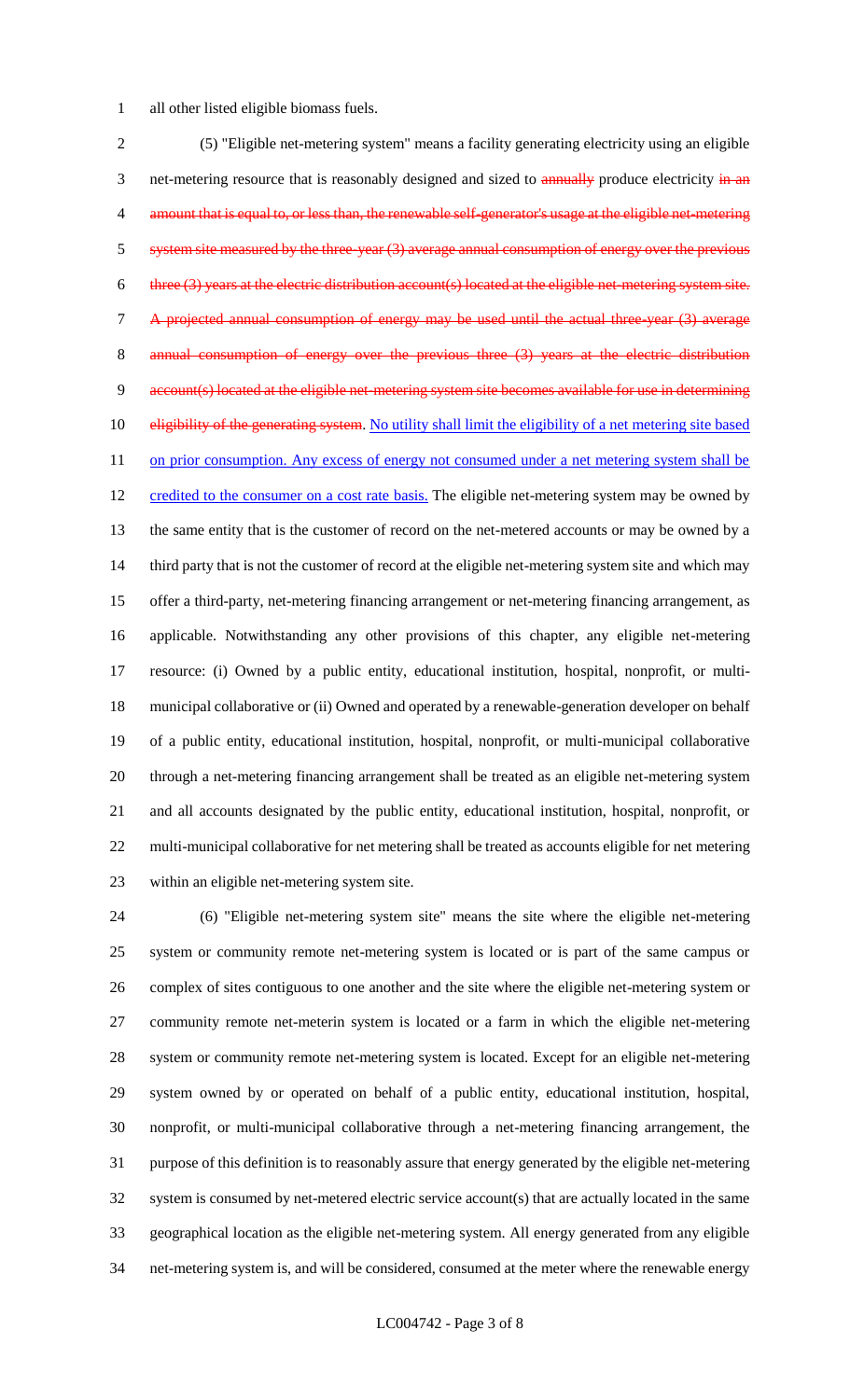resource is interconnected for valuation purposes. Except for an eligible net-metering system owned by, or operated on behalf of, a public entity, educational institution, hospital, nonprofit, or multi-municipal collaborative through a net-metering financing arrangement, or except for a community remote net-metering system, all of the net-metered accounts at the eligible net-metering system site must be the accounts of the same customer of record and customers are not permitted to enter into agreements or arrangements to change the name on accounts for the purpose of artificially expanding the eligible net-metering system site to contiguous sites in an attempt to avoid this restriction. However, a property owner may change the nature of the metered service at the accounts at the site to be master metered in the owner's name, or become the customer of record 10 for each of the accounts, provided that the owner becoming the customer of record actually owns the property at which the account is located. As long as the net-metered accounts meet the requirements set forth in this definition, there is no limit on the number of accounts that may be net metered within the eligible net-metering system site.

 (7) "Excess renewable net-metering credit" means a credit that applies to an eligible net- metering system or community remote net-metering system for that portion of the production of electrical energy beyond one hundred percent (100%) and no greater than one hundred twenty-five percent (125%) of the renewable self-generator's own consumption at the eligible net-metering system site or the sum of the usage of the eligible credit recipient accounts associated with the community remote net-metering system during the applicable billing period. Such excess renewable net-metering credit shall be equal to the electric distribution company's avoided cost rate, which is hereby declared to be the electric distribution company's standard-offer service kilowatt hour (KWh) charge for the rate class and time-of-use billing period (if applicable) applicable to the customer of record for the eligible net-metering system or applicable to the customer of record for the community remote net-metering system. The commission shall have the authority to make determinations as to the applicability of this credit to specific generation facilities to the extent there is any uncertainty or disagreement.

 (8) "Farm" shall be defined in accordance with § 44-27-2, except that all buildings associated with the farm shall be eligible for net-metering credits as long as: (i) The buildings are owned by the same entity operating the farm or persons associated with operating the farm; and (ii) The buildings are on the same farmland as the project on either a tract of land contiguous with, or reasonably proximate to, such farmland or across a public way from such farmland.

 (9) "Hospital" means and shall be defined and established as set forth in chapter 17 of title 23.

(10) "Multi-municipal collaborative" means a group of towns and/or cities that enter into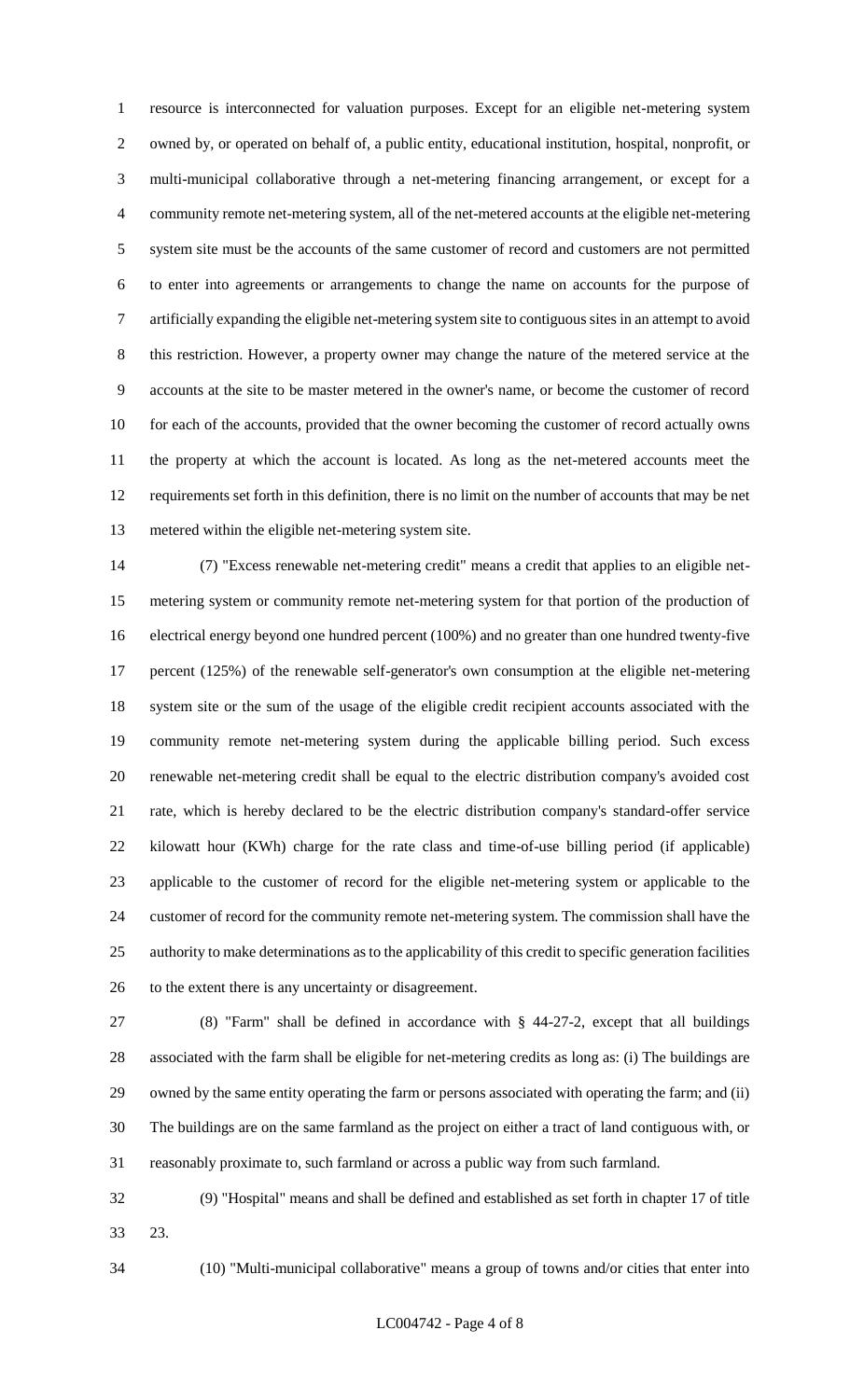an agreement for the purpose of co-owning a renewable-generation facility or entering into a financing arrangement pursuant to subsection (14).

 (11) "Municipality" means any Rhode Island town or city, including any agency or instrumentality thereof, with the powers set forth in title 45.

 (12) "Net metering" means using electrical energy generated by an eligible net-metering system for the purpose of self-supplying electrical energy and power at the eligible net-metering system site, or with respect to a community remote net-metering system, for the purpose of generating net-metering credits to be applied to the electric bills of the eligible credit recipients associated with the community net-metering system. The amount so generated will thereby offset consumption at the eligible net-metering system site through the netting process established in this chapter, or with respect to a community remote net-metering system, the amounts generated in excess of that amount will result in credits being applied to the eligible credit-recipient accounts associated with the community remote net-metering system.

 (13) "Net-metering customer" means a customer of the electric distribution company receiving and being billed for distribution service whose distribution account(s) are being net metered.

 (14) "Net-metering financing arrangement" means arrangements entered into by a public entity, educational institution, hospital, nonprofit, or multi-municipal collaborative with a private entity to facilitate the financing and operation of a net-metering resource, in which the private entity owns and operates an eligible net-metering resource on behalf of a public entity, educational institution, hospital, nonprofit, or multi-municipal collaborative, where: (i) The eligible net- metering resource is located on property owned or controlled by the public entity, educational institution, hospital, or one of the municipalities, as applicable; and (ii) The production from the eligible net-metering resource and primary compensation paid by the public entity, educational institution, hospital, nonprofit, or multi-municipal collaborative to the private entity for such production is directly tied to the consumption of electricity occurring at the designated net-metered accounts.

 (15) "Nonprofit" means a nonprofit corporation as defined and established through chapter 6 of title 7, and shall include religious organizations that are tax exempt pursuant to 26 U.S.C. § 501(d).

 (16) "Person" means an individual, firm, corporation, association, partnership, farm, town or city of the state of Rhode Island, multi-municipal collaborative, or the state of Rhode Island or any department of the state government, governmental agency, or public instrumentality of the state.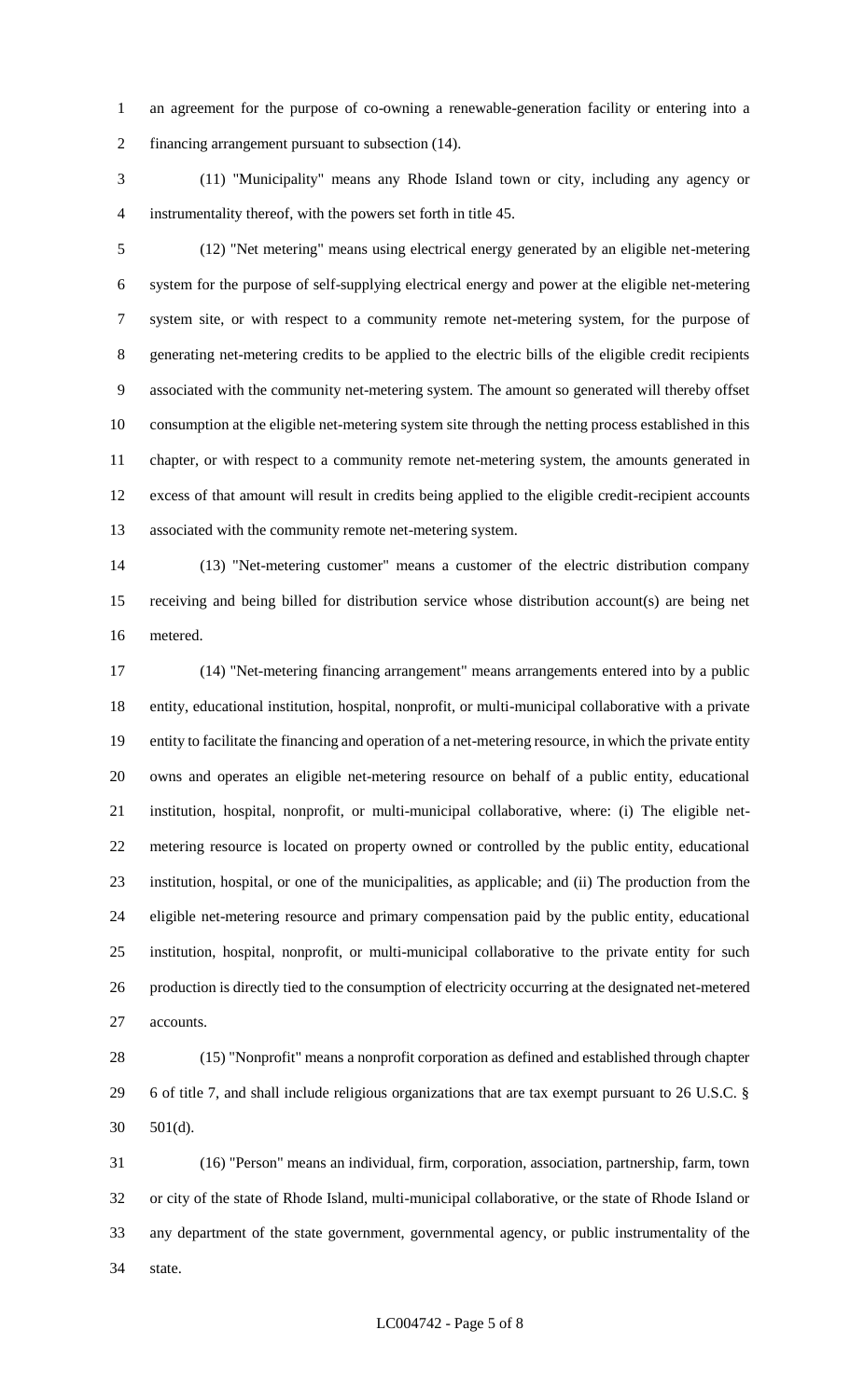(17) "Project" means a distinct installation of an eligible net-metering system or a community remote net-metering system. An installation will be considered distinct if it is installed in a different location, or at a different time, or involves a different type of renewable energy.

 (18) "Public entity" means the federal government, the state of Rhode Island, municipalities, wastewater treatment facilities, public transit agencies, or any water distributing plant or system employed for the distribution of water to the consuming public within this state including the water supply board of the city of Providence.

 (19) "Renewable net-metering credit" means a credit that applies to an eligible net-metering system or a community remote net-metering system up to one hundred percent (100%) of either the renewable self-generator's usage at the eligible net-metering system site or the sum of the usage of the eligible credit-recipient accounts associated with the community remote net-metering system over the applicable billing period. This credit shall be equal to the total kilowatt hours of electrical energy generated up to the amount consumed on-site, and/or generated up to the sum of the eligible credit-recipient account usage during the billing period multiplied by the sum of the distribution company's:

 (i) Standard-offer service kilowatt-hour charge for the rate class applicable to the net- metering customer, except that for remote public entity and multi-municipality collaborative net- metering systems that submit an application for an interconnection study on or after July 1, 2017, and community remote net-metering systems, the standard-offer service kilowatt-hour charge shall be net of the renewable energy standard charge or credit;

21 (ii) Distribution kilowatt-hour charge;

(iii) Transmission kilowatt-hour charge; and

(iv) Transition kilowatt-hour charge.

 Notwithstanding the foregoing, except for systems that have requested an interconnection study for which payment has been received by the distribution company, or if an interconnection study is not required, a completed and paid interconnection application, by December 31, 2018, the renewable net-metering credit for all remote public entity and multi-municipal collaborative net- metering systems shall not include the distribution kilowatt-hour charge commencing on January 1, 2050.

 (20) "Renewable self-generator" means an electric distribution service customer of record for the eligible net-metering system or community remote net-metering system at the eligible net- metering system site which system is primarily designed to produce electrical energy for consumption by that same customer at its distribution service account(s), and/or, with respect to community remote net-metering systems, electrical energy which generates net-metering credits to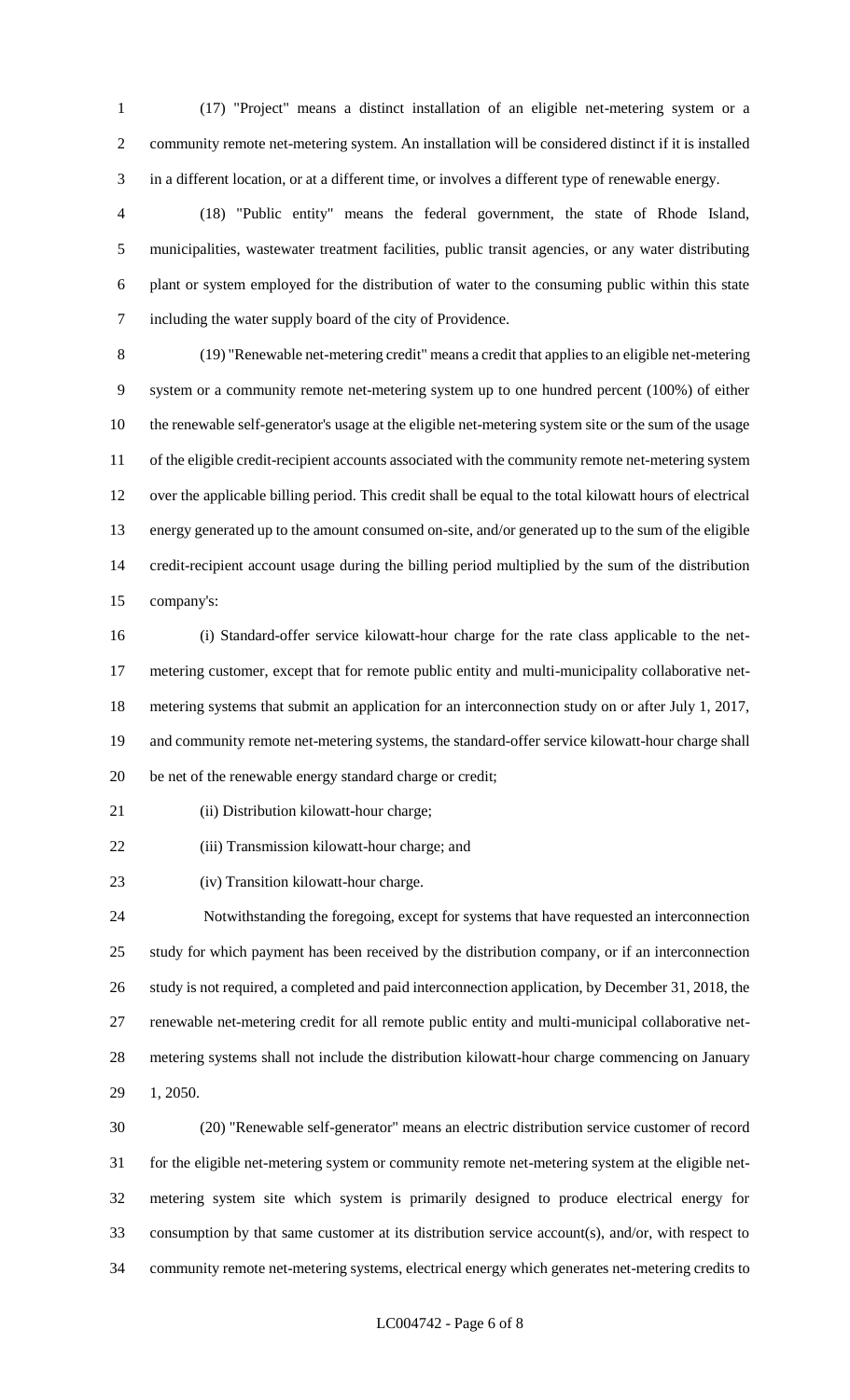be applied to offset the eligible credit-recipient account usage.

 (21) "Third party" means and includes any person or entity, other than the renewable self- generator, who or that owns or operates the eligible net-metering system or community remote net- metering system on the eligible net-metering system site for the benefit of the renewable self-generator.

 (22) "Third-party, net-metering financing arrangement" means the financing of eligible net-metering systems or community remote net-metering systems through lease arrangements or power/credit purchase agreements between a third party and renewable self-generator, except for those entities under a public entity net-metering financing arrangement. A third party engaged in providing financing arrangements related to such net-metering systems with a public or private entity is not a public utility as defined in § 39-1-2.

SECTION 2. This act shall take effect upon passage.

#### ======== LC004742 ========